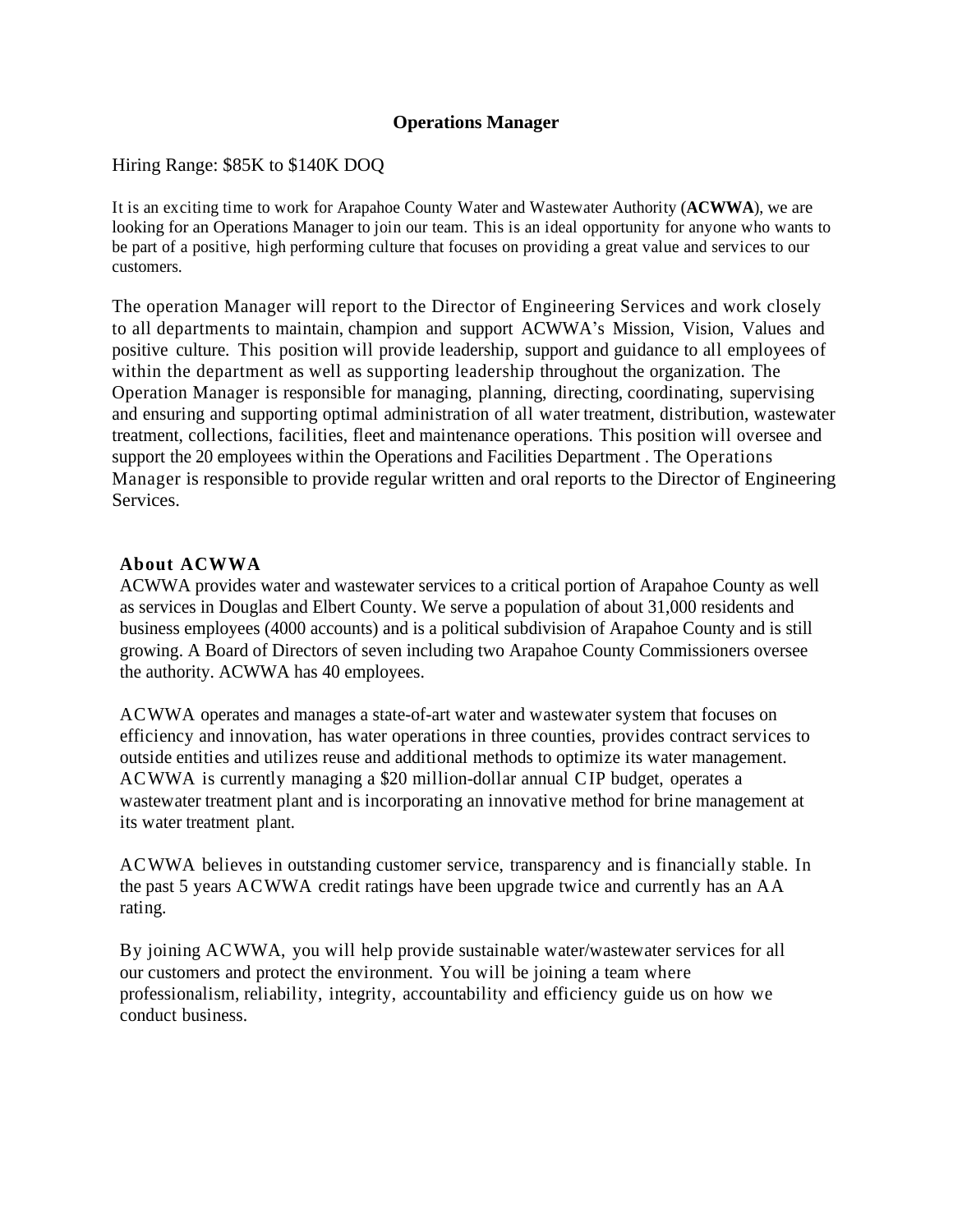A successful candidate will need great listening skills, critical thinking, know to ask questions that would help understand the situation on hand and be able to provide the clear guidelines and expectations.

The successful candidate will be accessible to their reports will build upon the strengths of the department and will support them in identifying areas that need attention and working with their team to solve.

## **Essential Job Functions:**

- The Operation Manager will oversee the following functions
	- $\checkmark$  Water treatment
	- $\checkmark$  Water distribution
	- $\checkmark$  Wastewater collection
	- $\checkmark$  Wastewater treatment and reuse
	- $\checkmark$  Facilities maintenance, including construction, installation, repairs, and vehicle maintenance
	- *•* Develop and maintain an annual and long-term operation plan to ensure all areas are covered and properly reporting it to Executive Team.
	- *•* Work with its direct reports to develop and execute the necessary functions:
		- o Maintenance Superintendent
		- o Field Operations Superintendent
		- o Lone Tree Creek Water Reuse Facility Superintendent
		- o Field Maintenance Supervisor
		- o Business Support Technician for Operations
		- o Other staff
	- *•* Emergency Response Leader Will keep Emergency Response Plan up to date, be the lead person for operations during any emergency and ensure their department is properly trained.
	- *•* Compliance officer for Operation Related Agreements ensuring Contracts and Agreements ACWWA has in place with other entities are kept current and are being executed properly by ACWWA and the other parties.
	- *•* Supports the Operation team with decision making, brainstorming, interfacing with Executive Team and Board of Directors.
	- *•* Coordinates Annual Repairs and Maintenance Budgets for Department.
	- *•* Develops and submits Capital Expenditure and Capital Improvement Plan requests and/or ensures all requests from team are vetted and complete.
	- *•* Supports and Leads aspects of ACWWA Asset Management Program.
	- *•* Act as ACWWA's Safety Officer and overseas Safety Committee
	- *•* Works closely with Engineering and Administrative Services Departments and General Manager to develop and implement strategies and priorities;
	- *•* Develop and implement department and Authority initiatives and provide strategic planning and implementation of programs;
	- *•* Oversee the execution of departmental projects to ensure effective project management, acting as a project manager, where appropriate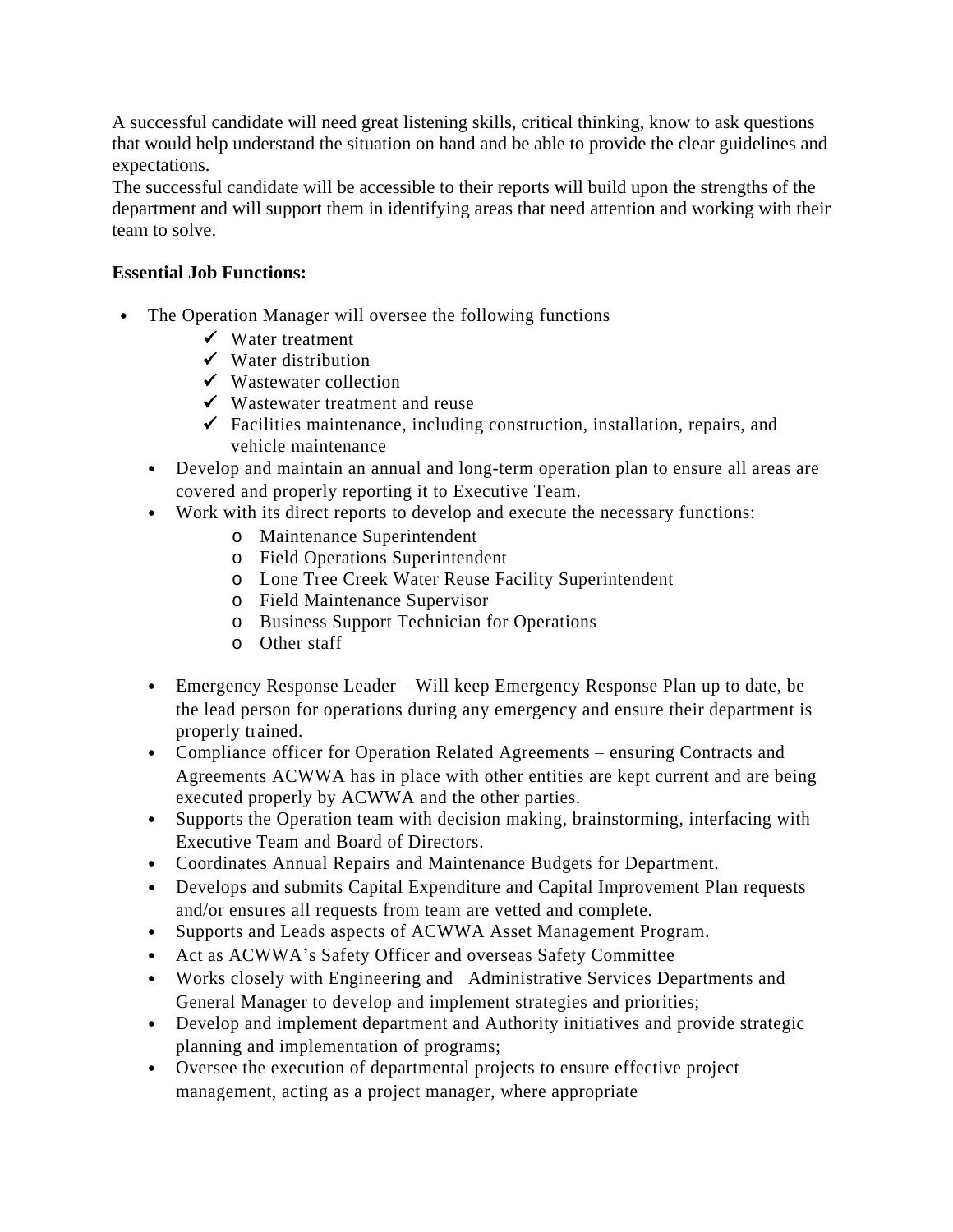- *•* Oversee and ensure that all operations are being conducted within regulation and safety guidelines and makes recommendations for improvements;
- *•* Manage and/or negotiate Operational Contracts related to our water plant and operational contracts we have servicing outside parties.
- *•* Manage and participate in agreement negotiations, contract development and administration, oversight of incident planning,
- *•* Review, approve/recommend and may prepare requisitions for necessary equipment, material and supplies;
- *•* Develop and annual operating and Capital Improvement Plan budgets for the department and ensure that departmental functions are performed within the allocated budget;
- *•* Assign, review, and evaluate the work of staff for accuracy and completeness;
- *•* Schedule, plan and coordinate staffing levels, equipment and supplies to complete designated tasks and within established budget parameters;
- *•* Work directly with customers and the community as needed to provide information or to

resolve issues;

*•* Keep informed of current trends and technology in areas of responsibility and apply to assigned functional area of responsibility.

# **REQUIRED KNOWLEDGE and ABILITIES**

- *•* Ability to problem solve, obtain and evaluate information and to develop and implement appropriate procedures and controls.
- *•* Good writing/communication skills
- Needed to be able to utilize the experience of the team in making decisions, needs to be able to make own decisions based on team input and other things
- *•* Highly organized, proficient using Excel and Word
- *•* Able to provide clear direction to teams as to work expected
- *•* Ability to determine proper workload for the team
- *•* Good at managing projects and assigned tasks
- *•* Knowledge of the principles, practices, and operating requirements of a water utility, and regulatory requirements preferred.
- *•* Knowledge of standard safety practices such as: lock out tag out, confine space, arc flash etc. Preferred.
- *•* Ability to establish and maintain effective working relationships with employees, citizens, and elected officials. Ability to: handle sensitive situations with tact and diplomacy, to communicate effectively both orally and in writing, to establish and fulfill goals and objectives , to directly and effectively supervise a large diverse workforce, to work strategically and collaboratively with the team members to implement and manage initiatives, plans, policies, and priorities and administer budgets.

• Strong interpersonal, decision making, and managerial skills. Able to understand, interpret, explain and apply Authority policy and procedures governing assigned areas of